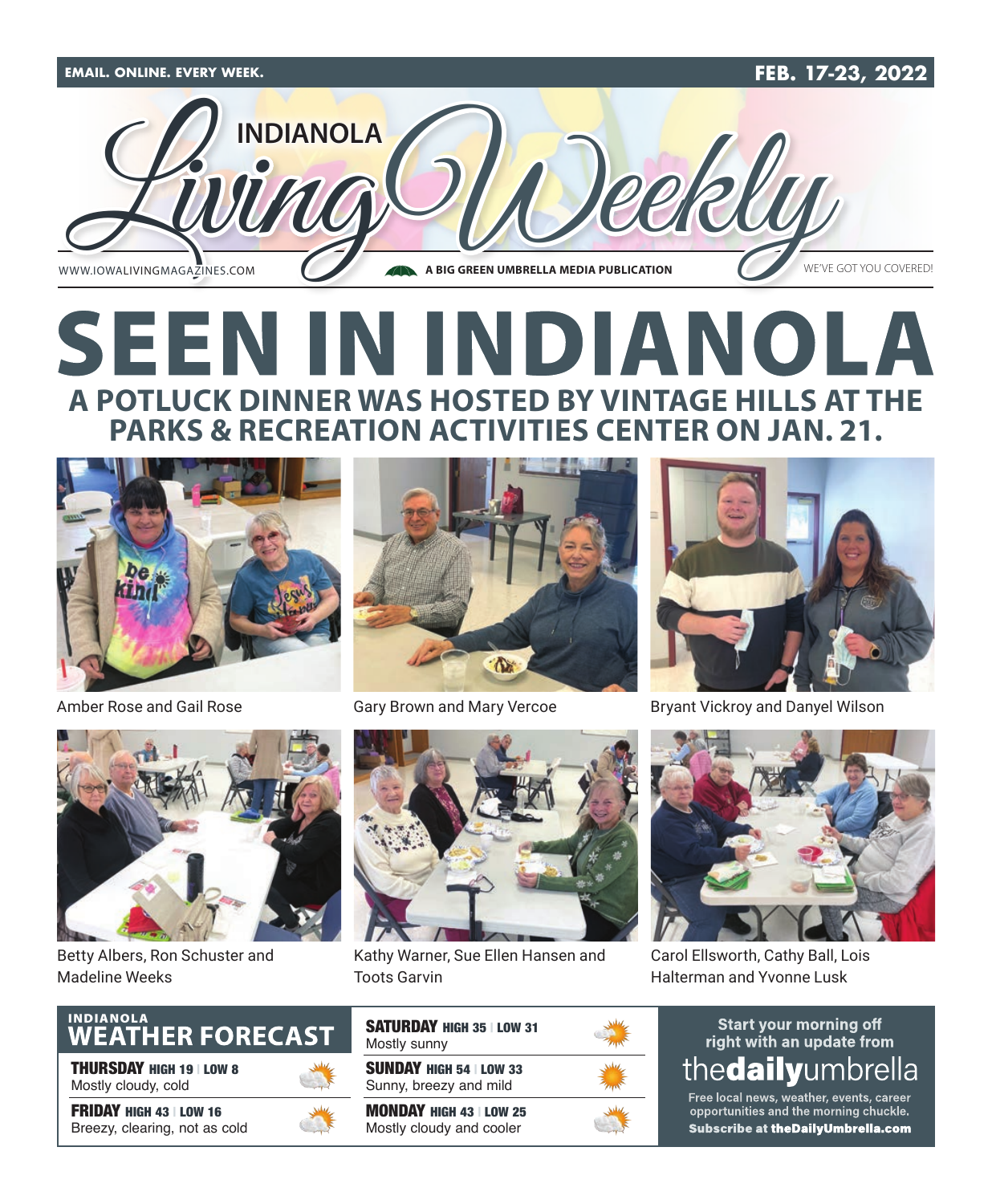#### FROM THE PUBLISHER

# MEET GEORGE JETSON

I saw a cartoon the other day illustrating a family driving in a car with the mother in the passenger seat looking at her phone and stating to all, "The blender just texted — we forgot to turn off the stove."

Sound familiar? We may not be there yet, but we are close.

A telecommunications company mailed me a newsletter recently with an article that referenced a 2021 survey from Deloitte indicating that the average U.S. household now has 25 connected devices, up from 11 in the 2019 survey.

"Impossible," I said. Then I started adding them up. My cell phone. My wife's cell phone. Two iPads. Two Apple watches. Two laptops. A home computer. Two Apple TVs. A Firestick. A Ring doorbell. A Nest thermostat. A MyQ garage door opener. Three Amazon Echos. Two wireless headphone sets. That brings me to 20, and

I haven't counted in the kids' devices yet. Yikes.

According to the newsletter, the pandemic has played a big part in this progression, changing how we communicate and interact. Many activities that used to take place outside the home now take place inside the home, redefining "homework."

Here are a few other surprising findings from the Deloitte report:

• More than half of U.S. adults had virtual doctor visits, and 82 percent were satisfied with the experience.

• More than half of U.S.

households have a smartwatch or fitness tracker.

• During the pandemic, 70 percent of consumers started mobile ordering or other smartphone-based retail and expect to continue to do so.

• Two-thirds of U.S. household have some type of smart home devices.

• Thirty-one percent of Americans admit to feeling overwhelmed by the number of devices and subscriptions they need to manage.

Ready or not, the future is here. Meet George Jetson.

Have a great week, and thanks for reading.  $\blacksquare$ 

### **Shane Goodman**

President and Publisher Big Green Umbrella Media [shane@dmcityview.com](mailto:shane@dmcityview.com) 515-953-4822, ext. 305



**INDIANOLA** Deekly

**A publication of Big Green Umbrella Media, Inc. Address:** 8101 Birchwood Court, Suite, D, Johnston, IA 50131 **Website:** [www.iowalivingmagazines.com](http://www.iowalivingmagazines.com)



**News contact** Tammy Pearson 515-953-4822, ext. 302 [tammy@iowalivingmagazines.com](mailto:tammy@iowalivingmagazines.com)



**Advertising contact** Kristine McDonald 515-953-4822, ext. 321 [kristine@iowalivingmagazines.com](mailto:kristine@iowalivingmagazines.com)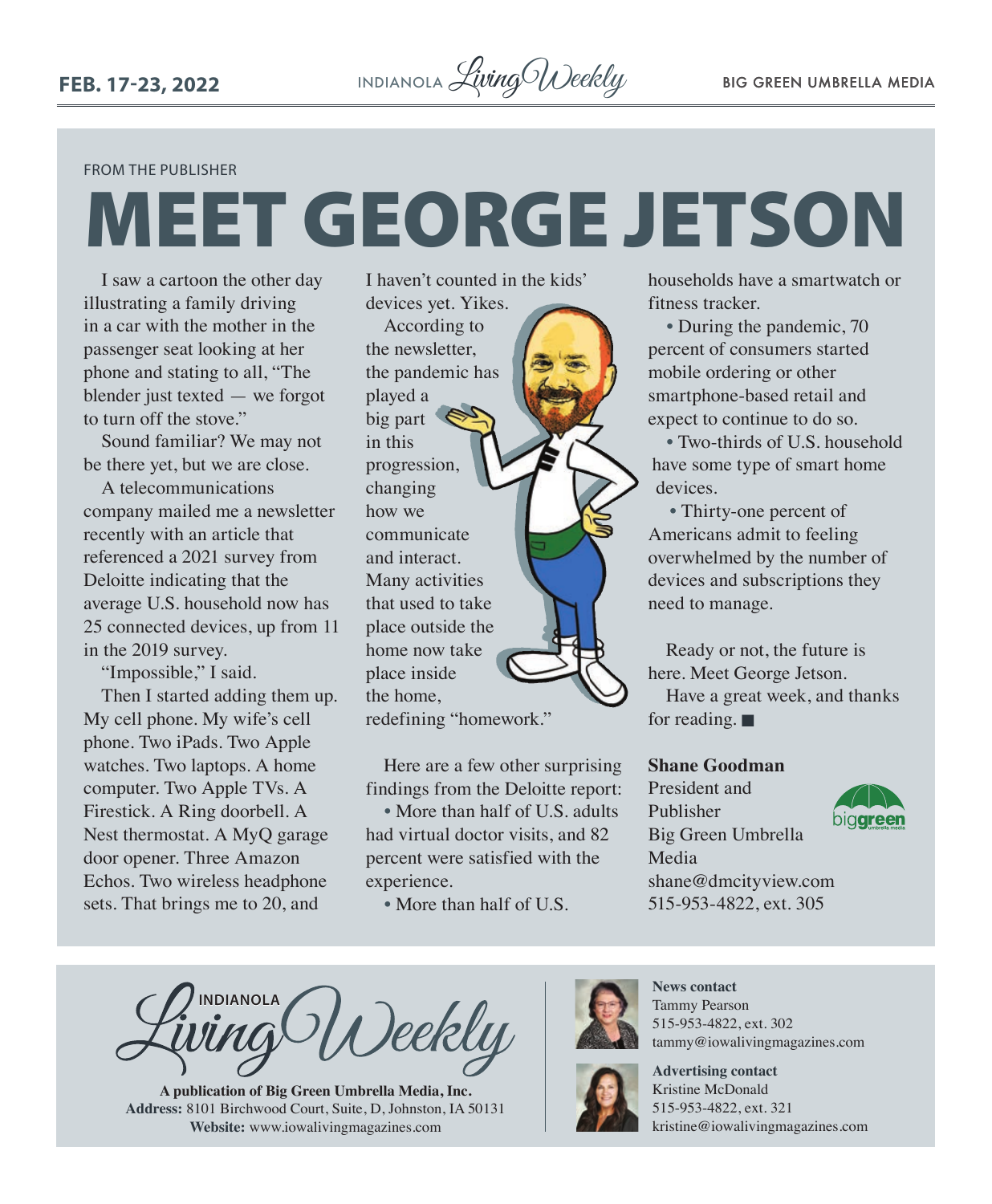

# INDOOR PLAY DATES

Kids ages 1 through pre-K, with adult supervision, can participate in Indoor Play Dates held Wednesdays, Feb. 23, March 2 and March 9, 10:30 a.m. to noon, at the Indianola Activity Center. This drop-in program, sponsored by Peoples Bank, is a chance for the kids to burn off energy while parents have an opportunity to connect. The event is cancelled if Indianola schools are canceled due to bad weather.  $\blacksquare$ 

# LENTEN FISH DINNERS

The Indianola Knights of Columbus Lenten Fish Dinners (dine-in or carry-out) will be held March 4, 11, 18, 25 and April 1 and April 8 at St. Thomas Aquinas Parish Hall. Serving will be from 5:30-7 p.m. Cost is \$12 for adults and carry-out orders and \$5 for children 6-12. Children younger than 5 are free.  $\blacksquare$ 

# INDIANOLA PUBLIC LIBRARY SPECIAL EVENTS

**Dr. Seuss Birthday BASH**, Saturday, Feb. 26, 9 a.m. Celebrate Dr. Seuss' birthday with doughnuts, stories, and all kinds of silly fun. This year's event will be at the library. Sponsored by the Friends of the Indianola Public Library.

**Friends of the Library Trivia Fundraiser**, Saturday, Feb. 26, doors open at 6 p.m. and trivia starts at 7 p.m. The annual Trivia Night Library Fundraiser is back. Registration is \$20/person or \$160 for a full table of eight. Register at the library or at [indianolaiowa.gov/friendsofthelibrary.](http://indianolaiowa.gov/friendsofthelibrary) Preference will be given to full-table registrations. All proceeds benefit the Friends of the Indianola Public Library.  $\blacksquare$ 

# INDY WINTER VENDOR FAIR

The Indy Winter Vendor Fair, hosted by Whip It Good Catering, features a variety of vendors offering crafts, freezer meals, soups, baked goods, candles, fresh-baked breads, gifts, clothing and much more. Vendor Fairs are scheduled for Feb. 19 and March 19, 9 a.m. to noon, at the Odd Fellows Hall, 1202 S. Jefferson Way, Indianola. For more information, email [whipitgood515@gmail.com](mailto:whipitgood515@gmail.com).  $\blacksquare$ 

### IHS SPORTS SCHEDULES

| <b>Thursday, Feb. 17</b> |                                                       |  |
|--------------------------|-------------------------------------------------------|--|
| <b>TBD</b>               | <b>Wrestling: Varsity State</b><br>Tournament @ Wells |  |
|                          | Fargo Arena                                           |  |
| 4:30 p.m.                | <b>Basketball: Boys 9th</b>                           |  |
|                          | Grade @ Bondurant-                                    |  |
|                          | Farrar                                                |  |
| 6 p.m.                   | <b>Basketball: Boys 10th</b>                          |  |
|                          | Grade @ Bondurant-                                    |  |
|                          | Farrar                                                |  |
|                          | 7:30 p.m. Basketball: Boys Varsity                    |  |
|                          | @ Bondurant-Farrar                                    |  |
| <b>Friday, Feb. 18</b>   |                                                       |  |
| <b>TBD</b>               | <b>Wrestling: Varsity State</b>                       |  |
|                          | Tournament @ Wells                                    |  |
|                          | Fargo Arena                                           |  |
| Saturday, Feb. 19        |                                                       |  |
| TBD                      | <b>Wrestling: Varsity State</b>                       |  |
|                          | Tournament @ Wells                                    |  |
|                          | Fargo Arena                                           |  |
| 8 p.m.                   | <b>Basketball: Girls Varsity</b>                      |  |
|                          | <b>Regional Tournament</b>                            |  |

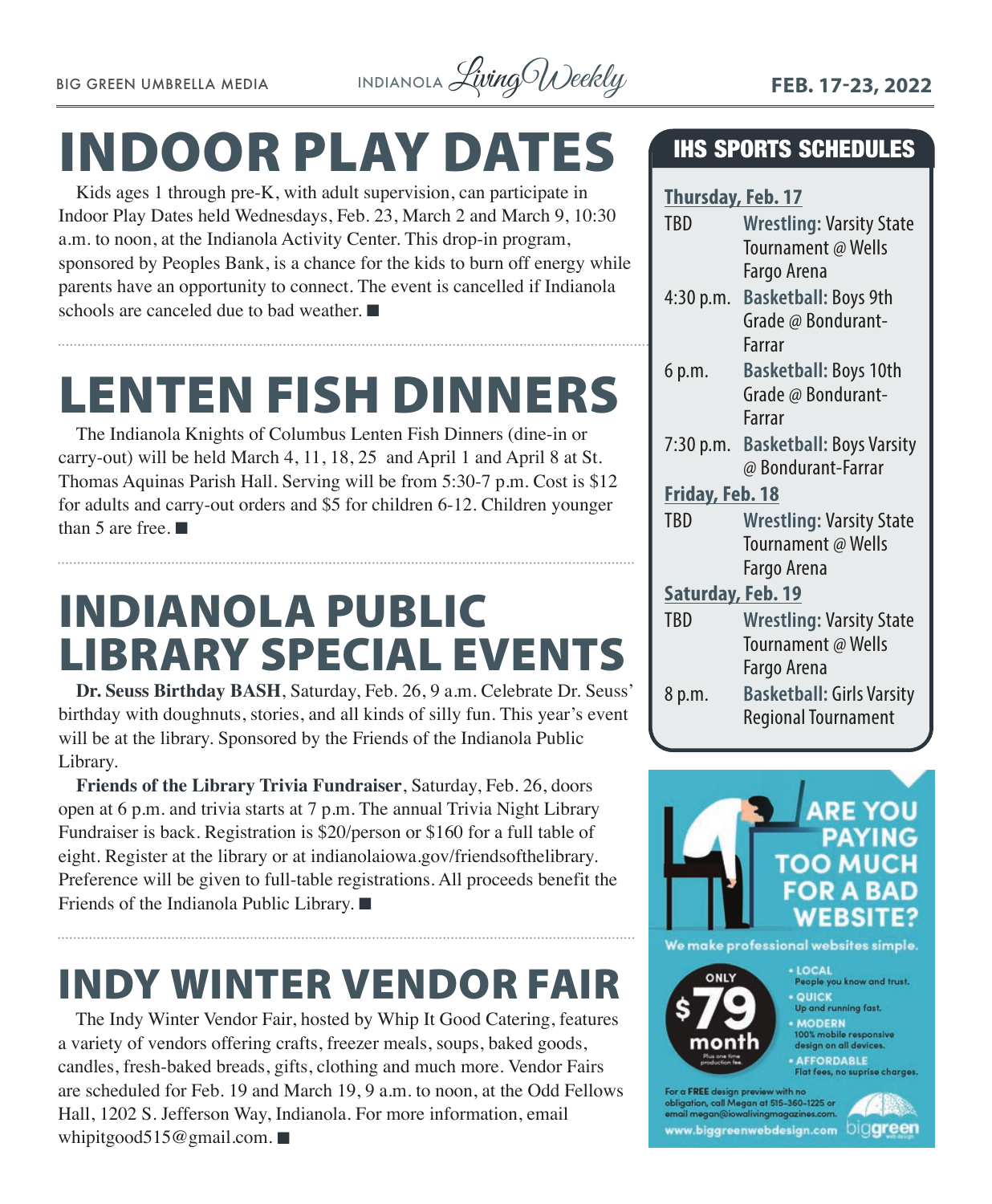

#### EVENTS IN THE AREA EMAIL YOUR EVENT INFORMATION TO TAMMY@IOWALIVINGMAGAZINES.COM

### VARIOUS SHOWS

#### **February dates**

### **Hoyt Sherman Place, 1501 Woodland Ave., Des Moines**

A variety of performances are on tap for February at Hoyt Sherman Place. For details, visit [www.](http://www.hoytsherman.org) [hoytsherman.org](http://www.hoytsherman.org).

**Feb. 18:** "The Mavericks: 'En Español' World Tour" at 7:30 p.m.

**Feb. 19:** "Yola: Stand For Myself Tour" at 8 p.m.

**Feb. 24: "**Ashley McBryde - This Town Talks Tour" at 8 p.m.



### ON STAGE

### **February dates**

Enjoy these local theater productions currently showing in the area.

**• "Long Day's Journey into Night"** — Iowa Stage Theatre Company presents this play about addiction and the resulting family dysfunction now through Feb. 20 at the Stoner Theater, 221 Walnut St., Des Moines. [www.iowastage.org](http://www.iowastage.org)

**• "The Revolutionists"** — Tallgrass Theatre Company, 2019 Grand Ave., West Des Moines, presents this play about four beautiful, tough women who lose their heads in an irreverent, girl-powered comedy. Playing now through Feb. 20. [www.](http://www.tallgrasstheater.org) [tallgrasstheater.org](http://www.tallgrasstheater.org)

 **• "Agatha Christie's Murder on the Orient Express"** — The show runs now through Feb. 20 at the Des Moines Community Playhouse, 831 42nd St., Des Moines. It's winter 1934, and, when the Orient Express luxury train is stopped in the snow, a passenger is

found dead in his locked compartment. Fortunately, the famous detective Hercule Poirot is also aboard to solve the case before the killer strikes again. [www.](http://www.dmplayhouse.com) [dmplayhouse.com](http://www.dmplayhouse.com)

### CITYVIEW CHOCOLATE WALK

### **Friday, Feb. 25, 5-9 p.m. West Glen Town Center, 5465 Mills Civic Parkway, West Des Moines**

Like chocolate? Like chocolate drinks? They you'll love this event. CITYVIEW and West Glen Town Center once again present the Chocolate Walk. For a ticket price of \$20 (\$30 at the door), attendees will receive 10 drink tickets that can be redeemed for sample cocktails at participating venues. Attendees will also be provided tickets for chocolate dessert samples at participating retail stores. Find the registration link at [https://chocolatewalk.dmcityview.com.](https://chocolatewalk.dmcityview.com)

### BLUE RIBBON BACON FESTIVAL

### **Saturday, Feb. 26 Horizon Events Center in Clive**

After a year off, the bacon fellowship will resume, according to the Blue Ribbon Bacon Festival's website. The \$50 general admission ticket includes live entertainment, 12 bacon-inspired dishes, one beverage and all the bacon you can eat. The theme will be "Bacon Gras" and feature bacon-infused Cajun dishes along with: Bacon Bourbon Street – Mardi Gras Beads, street performers, local musical acts, pro wrestling, Iowa's top pop-punk group The Eugene Levy Band, Silent Club Sizzle, main-stage music from Tyler Richton & The High Bank Boys, Not Quite Brothers and BYOBrass, and you won't want to miss the popular bacon-eating contest at 3 p.m. Tickets for the event will be limited to 5,000. For more information, visit [blueribbonbaconfestival.com](http://blueribbonbaconfestival.com).  $\blacksquare$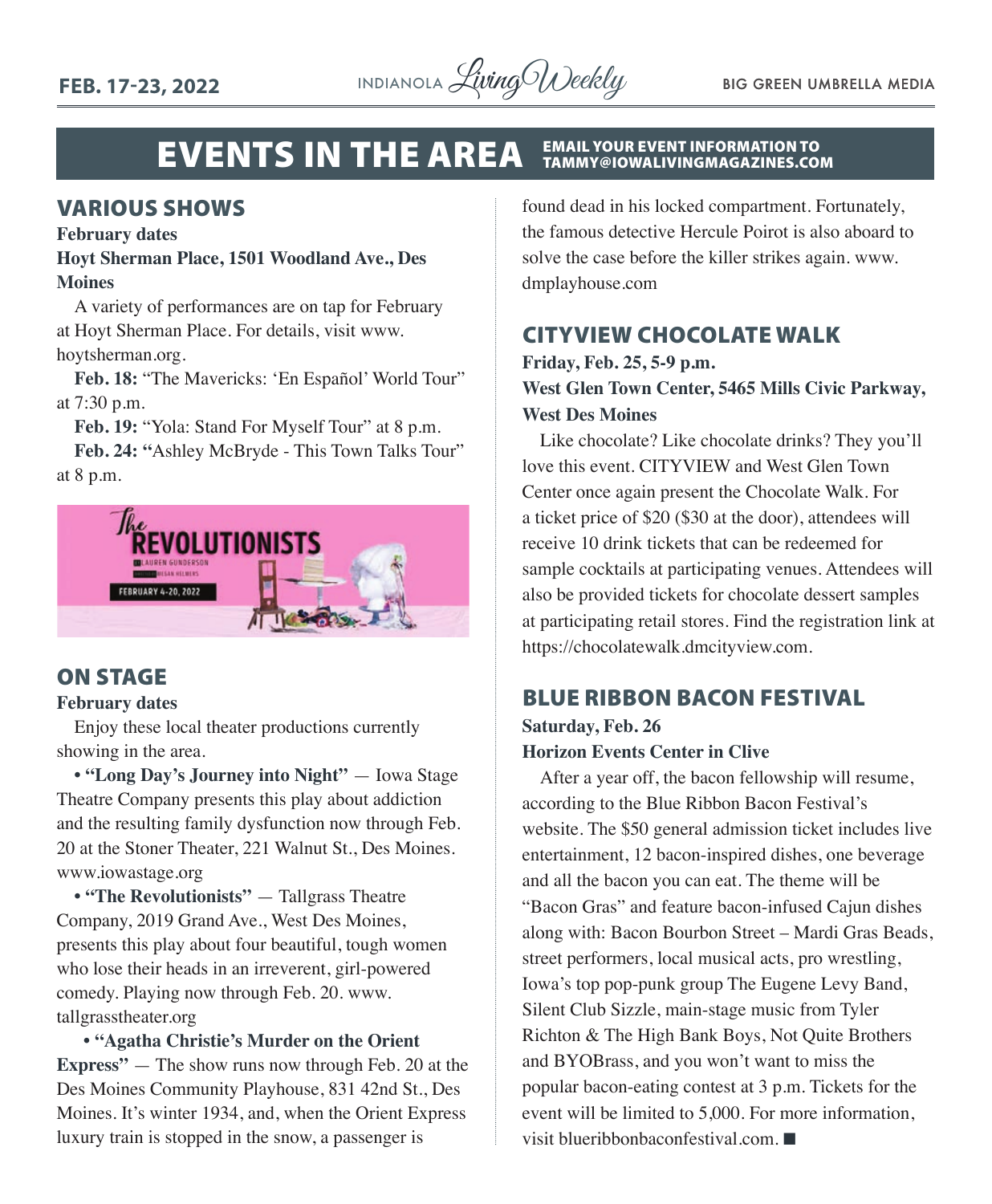#### RECIPE

## **FRESH, HEALTHY FAMILY MEALS RECIPES TO HELP BOOST IRON LEVELS, AID PLASMA DONATION RECOVERY**



*(Family Features)* Chef Nate Appleman knows how important it is to serve healthy meals to your family – ones they actually want to eat. Before having his first child, he transformed his eating and exercise habits and lost 85 pounds to get on a healthier path.

Now, he's cooking meals for his family, including 14-yearold Oliver who was diagnosed with Kawasaki Disease as a toddler – an inflammation of the blood vessels that can cause damage to coronary arteries – as a healthy lifestyle is important to help manage the disease. Since Oliver's diagnosis, Appleman made it his personal mission to create awareness of Kawasaki Disease and for the critical need for plasma donations that many people with the disease rely on for treatment, which is why he partnered with Abbott to bring attention to the need for plasma donations.

Donating plasma is a safe and relatively easy process. Since plasma is replaced in the body within about 24 hours, it can be donated up to twice per week. With a donation that typically takes between 1-3 hours, you can make a lasting impact by providing lifesaving medicine for patients like Oliver.

It's a good idea to fuel up with iron-rich foods before and after donating, so Appleman created fresh, nutritious recipes he loves to serve his family.  $\blacksquare$ 

### MARINATED SKIRT STEAK

*Recipe courtesy of chef Nate Appleman on behalf of Abbott* **Vinaigrette:** 1/4 cup oil 1/4 cup fish sauce 1/4 cup rice wine vinegar 1/4 cup water 2 tablespoons raw sugar 1 cup chopped fresh cilantro 1 lime, juice only 1 clove garlic, minced 1 small Thai bird chile or serrano chile, chopped 1/4 head finely shaved green cabbage 1/4 head finely shaved purple cabbage 2 carrots, thinly julienned **Skirt steak:**  1 1/2 pounds trimmed skirt steak 1/2 cup coconut milk 3 cloves garlic, minced 2 tablespoons lime juice 1/4 cup chopped fresh cilantro 2 tablespoons sriracha salt, to taste 3 cups cooked brown rice 1/2 cup crushed peanuts 1 lime, quartered, for garnish **To make vinaigrette:** In large bowl, mix oil, fish sauce, rice wine vinegar, water, sugar, cilantro, lime juice, garlic and chile. Toss cabbage and carrots in vinaigrette; refrigerate until ready to serve. **To make skirt steak:** Marinate steak in coconut milk, garlic, lime juice, cilantro, sriracha and salt, to taste, at least 1 hour, or up to 24 hours. Heat grill to high. Grill 3-4 minutes each side until medium rare. Let rest 3 minutes. Thinly slice steaks against grain and serve with vinaigrette, rice and crushed peanuts; garnish with lime wedges.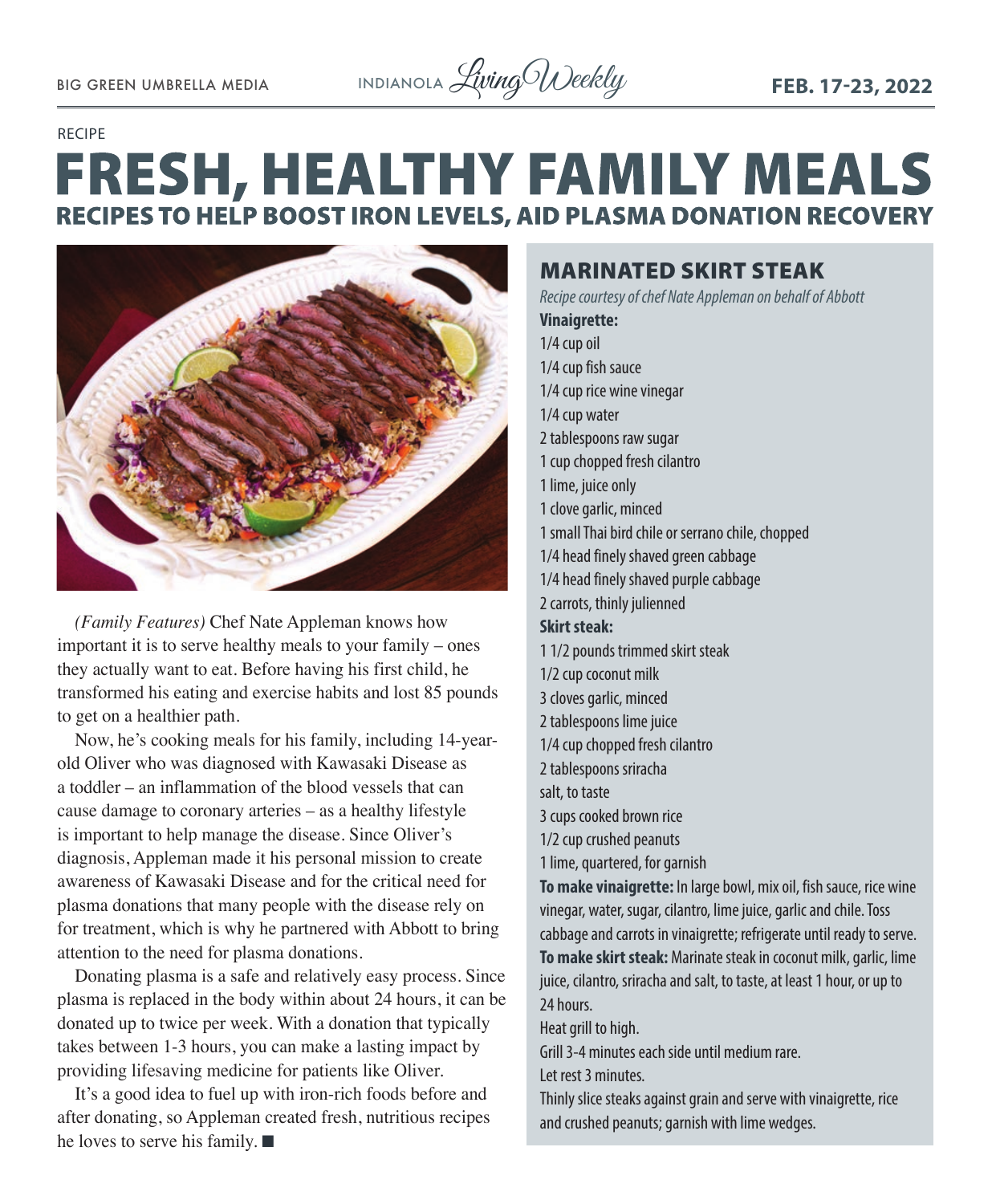**FEB. 17-23, 2022** INDIANOLA LivingWeekly BIG GREEN UMBRELLA MEDIA

### FILM REVIEWS **By Michael C. Woody**

### 'AFTER LIFE'

Season 3 of this heartwarming and heartbreaking series about a man who loses his wife to cancer is outstanding. Ricky Gervais, of all people, is behind this excellent series. Raunchy language alert but so full of heart and love.

**Grade: A-**

### 'ENCOUNTER'

What starts as a compelling sci-fi story about an ex-military dad protecting his two sons spins on a dime and turns into a whole different movie. Riz Ahmed turns in great performances.

**Grade: B-**

### 'PARALLEL MOTHERS'

This is the first of two art films on this month's list. Penelope Cruz plays a successful adult who finds herself pregnant with no support from the father. Along this road, she meets a young woman in the same position, and the two strike up an interesting friendship. It's not a perfect film, but there is still much to like.

**Grade: B**

### 'SCREAM'

I guess "Scream 5" didn't seem like a great title, so simply "Scream." Many faces from previous incarnations reappear as the town is once again terrorized by a creepy man.

**Grade: C+**

### 'SWAN SONG'

If you love Mahershala Ali ("Green Book"), you are in for a treat as here he plays two characters. A man who has a terminal illness finds a company (headed by Glenn Close) that will make an exact copy of him and insert this duplicate into the life of his son and wife… without them knowing. All fun and games until something goes awry.

### **Grade: B+**

*Michael C. Woody has been reviewing movies on radio and television since 1986 and can be heard talking movies every Wednesday afternoon at 2:30 p.m. on KXn0 106.3 with Keith Murphy and Andy Fales. You can also follow him on Twitter at MrMovieDSM.* "SWAN SONG"





"AFTER LIFE"



"ENCOUNTER"



"PARALLEL MOTHERS"



"SCREAM"

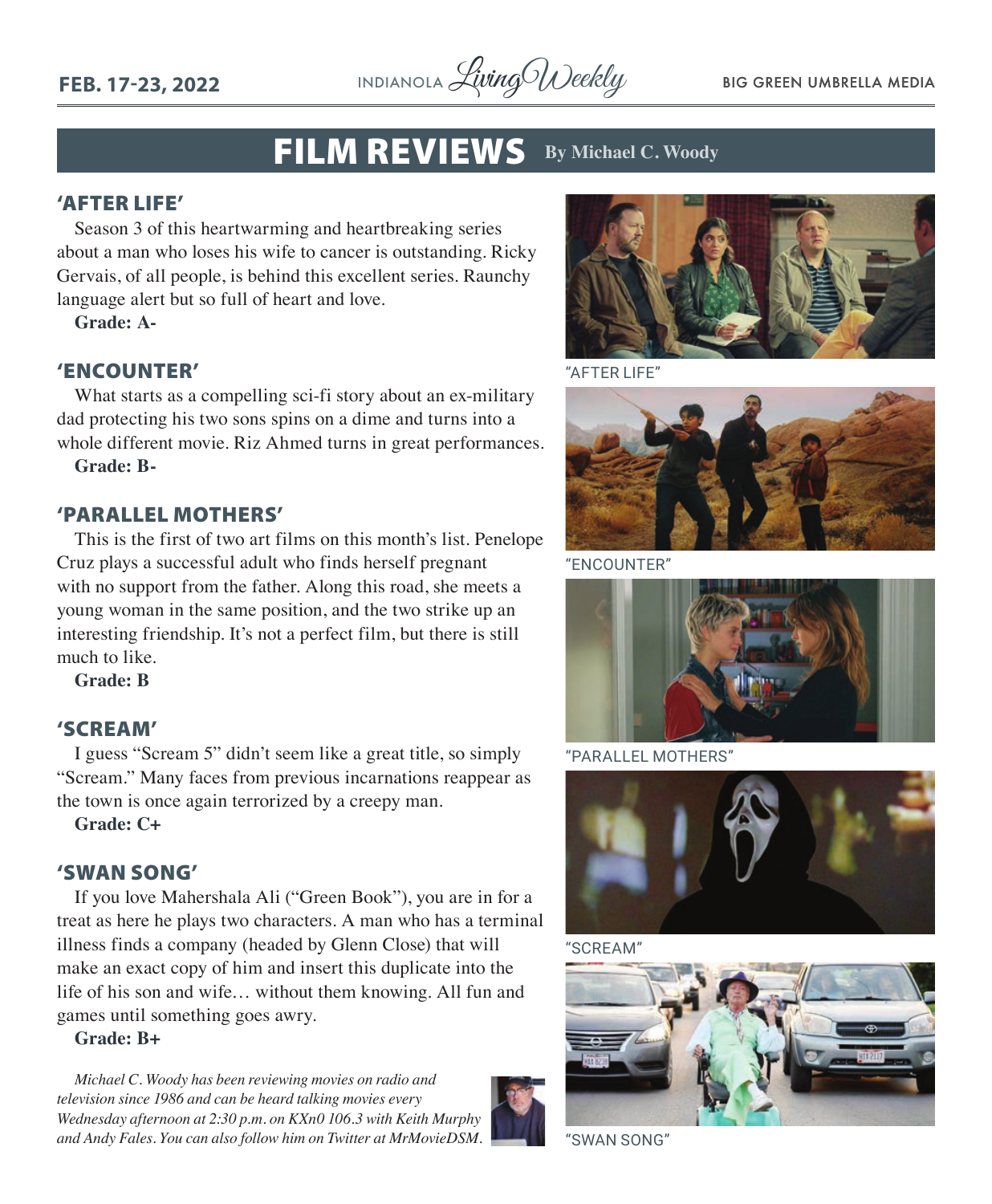BIG GREEN UMBRELLA MEDIA INDIANOLA *Living Weekly* FEB. 17-23, 2022

## FUNERAL NOTICES

*Funeral notices can be emailed to [tammy@iowalivingmagazines.com](mailto:tammy@iowalivingmagazines.com) and run for free.*

### **DOROTHY (HILDRETH) MATTHIESEN**

Dorothy (Hildreth) Matthiesen, 98, died Feb. 3, 2022, at The Village retirement community of Indianola. She grew up in the Des Moines area, farmed near Curlew, and lived for 54 years in Fenton before moving to The Village in Indianola in 2002. Dorothy attended both Lincoln and North High Schools in Des Moines. During high school, she ran track, played tennis and swam. During WWII, she worked at the Ankeny Ordnance Plant and later at Solar Aircraft in Des Moines where she met her husband, Homer, who preceded her in death. She was active with Homer in his welding shop, DeKalb Seed Corn business and Homer's Hardware store.

A memorial service will take place in May at the Rush Lake Township Cemetery near Curlew.

### **SONJA ELLEN CRAIN**

Sonja Ellen Crain died Feb. 11, 2022, with her family by her side at home. She graduated from Rich East High School in Chicago in 1980 and earned her bachelor's degree from Knox College in 1984 and her master's degree from Northern Illinois University in 1988. She moved to Indianola to begin a teaching career at Simpson College while her husband-to-be, Dale, finished chiropractic school. They married on Oct. 8, 1988. She put her Simpson career on hold to be home with the kids while also volunteering for organizations such as TTT, Dobber's Up, and the National Balloon Classic. She led

Sunday School and Kid's Club at Trinity United Presbyterian Church where she also served as a deacon. She returned to Simpson College to work with students in the TRIO Program. She retired from Simpson in 2020 and became chief editor for Deeper Than Money, a business founded by her daughter Chloe.

She is survived by husband Dale Crain; children, Chelsea (Dominik) Lensing, Chloe Crain, and Nicholas Crain; and many other family and friends. Celebration of Life Services were held Feb. 16 at Trinity United Presbyterian Church in Indianola. Inurnment of cremains will be held at a later date.  $\blacksquare$ 

### **JIM WEEKS**

Jim Weeks, 79, died surrounded by family on Feb. 6, 2022. He lived in New Virginia, where he went to high school and graduated in 1960. After graduating, he married his high school sweetheart, Leona Kay Johnson, on July 25, 1964. After moving from New Virginia, Jim and Leona settled in Indianola.

Jim worked as a laborer at Firestone Tire & Rubber for more than 30 years. After retiring from Firestone, Jim finished his working years with the Department of Transportation.

Survivors include his wife, Leona, of 57 years; children, Mark Weeks, Ryan (Amy) Weeks and Erin (Paul) Kindelspire; and many other relatives and friends.

Services were Feb. 10 at Overton Funeral Home in Indianola. Burial followed in the New Virginia Cemetery, New Virginia.

### **CHARLES JAMES HODGES**

Charles James Hodges died Feb. 12, 2022, in Indianola. A funeral service was held Feb. 15 at Peterson Funeral Home in Indianola. Burial was at Bethel Chapel Cemetery in Woodburn. Watch for the full obituary at [https://www.](https://www.petersonfuneralservice.com) [petersonfuneralservice.com](https://www.petersonfuneralservice.com).